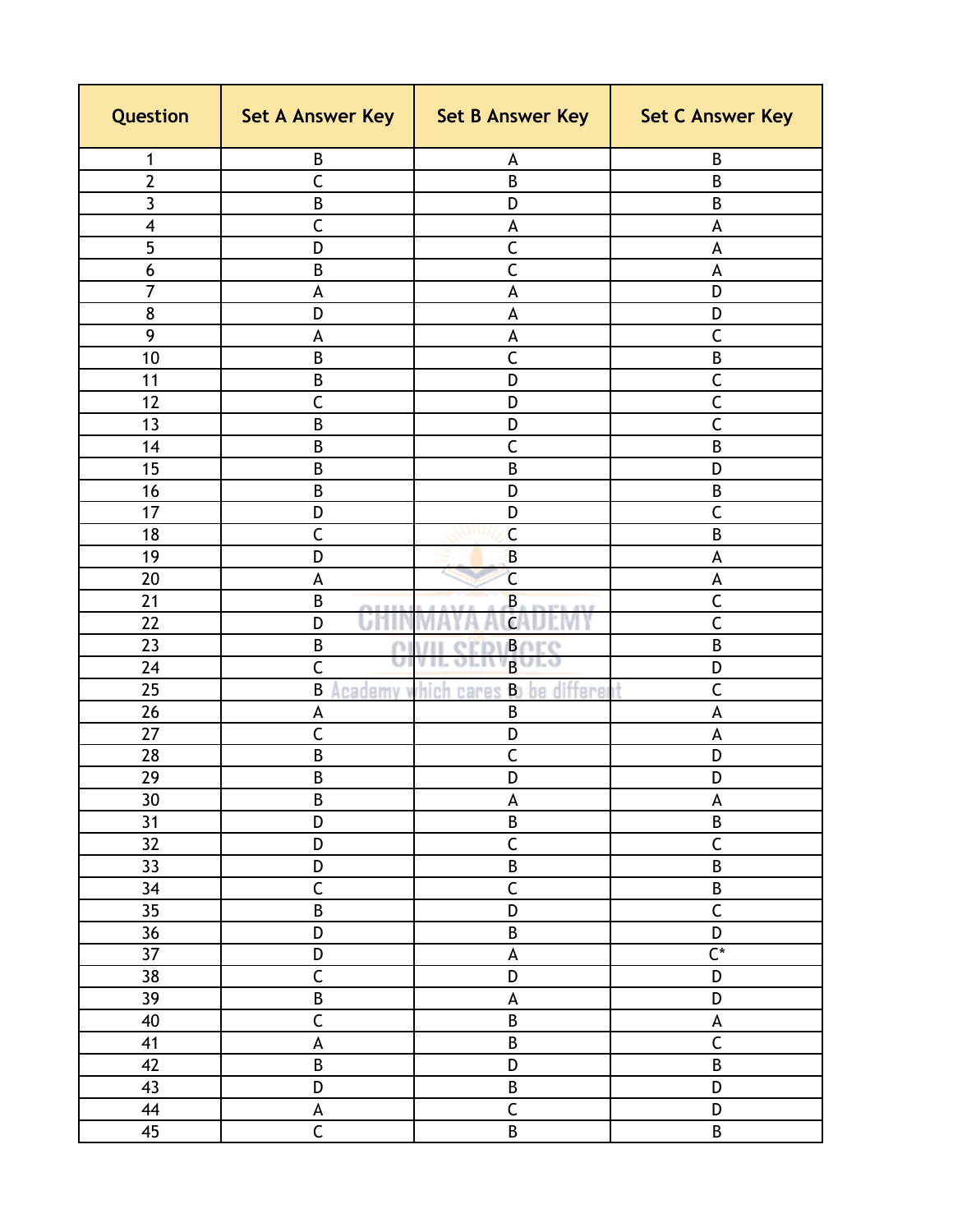| 46             | $\mathsf C$               | $\mathsf{A}$                                 | $\mathsf C$               |
|----------------|---------------------------|----------------------------------------------|---------------------------|
| 47             | A                         | $\overline{C}$                               | $\sf B$                   |
| 48             | $\boldsymbol{\mathsf{A}}$ | $\overline{B}$                               | D                         |
| 49             | A                         | $\sf B$                                      | $\sf{B}$                  |
| 50             | $\overline{\mathsf{C}}$   | $\sf B$                                      | D                         |
| 51             | $\overline{\mathsf{C}}$   | $\sf B$                                      | $\boldsymbol{\mathsf{A}}$ |
| 52             | $\sf{B}$                  | $\sf B$                                      | $\sf B$                   |
| 53             | D                         | $\sf B$                                      | D                         |
| 54             | D                         | $\mathsf A$                                  | $\boldsymbol{\mathsf{A}}$ |
| 55             | $\sf{B}$                  | $\pmb{\mathsf{A}}$                           | $\overline{\mathsf{C}}$   |
| 56             | $\overline{\mathsf{C}}$   | $\mathsf A$                                  | $\overline{\mathsf{C}}$   |
| 57             | $\overline{B}$            | D                                            | $\boldsymbol{\mathsf{A}}$ |
| 58             | D                         | D                                            | $\boldsymbol{\mathsf{A}}$ |
| 59             | $\sf{B}$                  | $\overline{C}$                               | $\overline{A}$            |
| 60             | D                         | $\overline{B}$                               | $\overline{\mathsf{C}}$   |
| 61             | $\overline{B}$            | $\overline{C}$                               | $\overline{D}$            |
| 62             | $\overline{\mathsf{C}}$   | $rac{C}{C}$                                  | $\overline{D}$            |
| 63             | $\overline{B}$            |                                              | D                         |
| 64             | $\overline{B}$            | $\overline{B}$                               | $\overline{\mathsf{C}}$   |
| 65             | $\overline{\mathsf{C}}$   | D                                            | $\overline{B}$            |
| 66             | $\overline{D}$            | $\, {\bf B}$<br><b>MARTIN</b>                | D                         |
| 67             | $\overline{\mathsf{C}}$   | $\overline{C}$                               | D                         |
| 68             | D                         | $\overline{B}$                               | $\overline{\mathsf{C}}$   |
| 69             | D<br><b>CLEEK</b>         | Aa in it b                                   | $\overline{B}$            |
| $70\,$         | umn<br>$\overline{A}$     | A                                            | $\overline{\mathsf{C}}$   |
| 71             | $\overline{\mathsf{C}}$   | BOEC                                         | $\overline{B}$            |
| 72             | v<br>D                    | $\overline{\mathsf{c}}$<br>ヘビハ               | $\overline{D}$            |
| 73             | B                         | Academy which cares <b>B</b> o<br>be differe | $\overline{B}$            |
| 74             | D                         | B                                            | $\overline{\mathsf{C}}$   |
| 75             | $\mathsf C$               | $\mathsf C$                                  | $\sf B$                   |
| 76             | $\boldsymbol{\mathsf{A}}$ | $\overline{D}$                               | $\boldsymbol{\mathsf{A}}$ |
| $\frac{77}{2}$ | $\pmb{\mathsf{A}}$        | $\mathsf C$                                  | $\overline{\mathsf{C}}$   |
| 78             | D                         | $\overline{D}$                               | $\overline{B}$            |
| 79             | D                         | D                                            | $\sf{B}$                  |
| 80             | $\boldsymbol{\mathsf{A}}$ | $\mathsf A$                                  | $\overline{B}$            |
| 81             | $\overline{\mathsf{C}}$   | $\overline{C}$                               | $\sf B$                   |
| 82             | $\overline{\mathsf{C}}$   | $\sf B$                                      | $\overline{\mathsf{C}}$   |
| 83             | $\overline{\mathsf{C}}$   | D                                            | $\sf B$                   |
| 84             | $\overline{B}$            | D                                            | $\sf B$                   |
| 85             | D                         | $\sf B$                                      | $\overline{B}$            |
| 86             | $\sf{B}$                  | $\overline{C}$                               | $\sf{B}$                  |
| 87             | $\overline{\mathsf{C}}$   | $\overline{\mathsf{B}}$                      | $\overline{D}$            |
| 88             | $\overline{B}$            | D                                            | $\mathsf C$               |
| 89             | $\boldsymbol{\mathsf{A}}$ | $\sf B$                                      | $\overline{D}$            |
| 90             | A                         | D                                            | $\mathsf A$               |
| 91             | $\overline{\mathsf{B}}$   | $\overline{\mathsf{C}}$                      | $\overline{B}$            |
| 92             | $\sf{B}$                  | D                                            | $\overline{\mathsf{C}}$   |
| 93             | $\sf{B}$                  | $\sf B$                                      | $\sf{B}$                  |